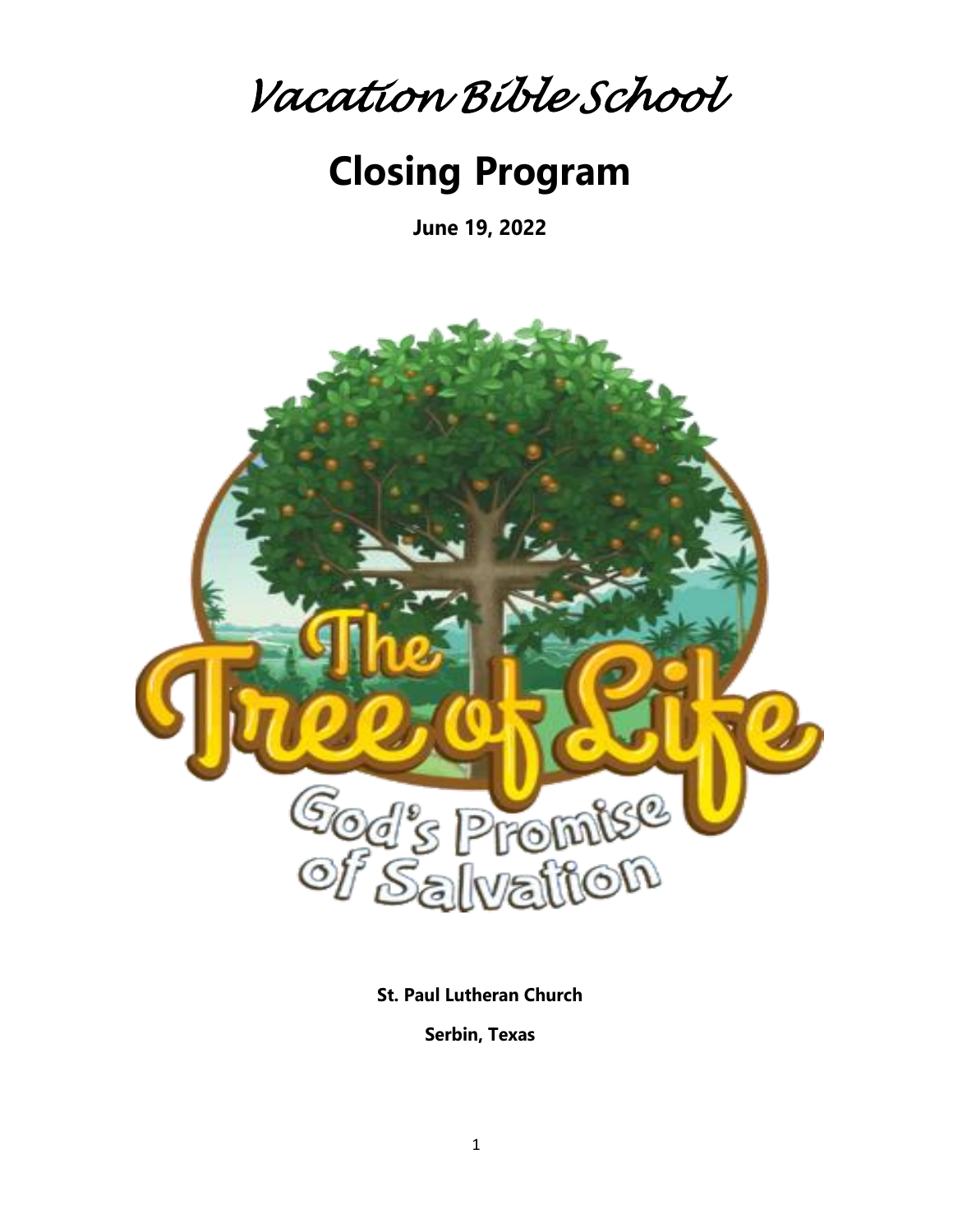#### *PRE SERVICE MUSIC*

#### *RINGING OF THE BELLS*

#### *CALL TO WORSHIP*

- *OPENING HYMN:* ♫*"GOD HIMSELF IS PRESENT" LSB 907* **1 God Himself is present: Let us now adore Him And with awe appear before Him. God is in His temple; All within keep silence; Humbly kneel in deepest rev'rence. He alone On His throne Is our God and Savior; Praise His name forever! 2 God Himself is present: Hear the harps resounding; See the hosts the throne surrounding. "Holy, holy, holy!" Hear the hymn ascending, Songs of saints and angels blending. Bow Your ear To us here: Hear, O Christ, the praises That Your Church now raises. 3 Fount of ev'ry blessing,**
- **Purify my spirit, Trusting only in Your merit. Like the holy angels, Worshiping before You, May I ceaselessly adore You. Let Your will Ever still Rule Your Church terrestrial As the hosts celestial.**

Text: Public domain

#### *Stand*

#### *WELCOME AND OPENING PRAYER*

- **P** In the name of the Father and of the Son  $\pm$  and of the Holy Spirit. Amen.
- PLet us pray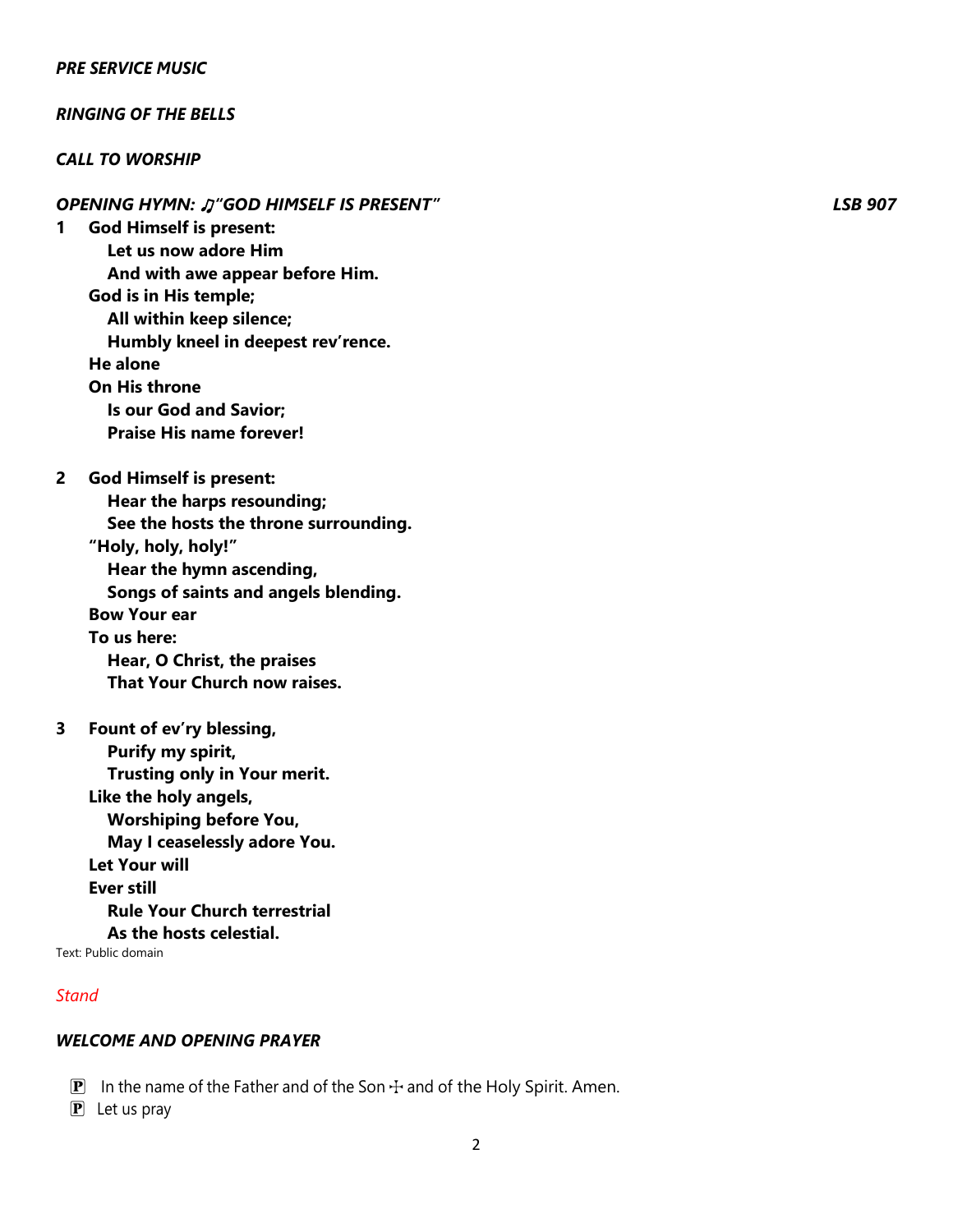God, thank You for always working in our lives! We praise You that You created us, love us, saved us, and keep us now and forever because of YourSon, Jesus. Thank You for being with us at VBS and EVERYWHERE! In Jesus' name we pray. Amen.

- $\boxed{\mathbf{P}}$  O almighty God, merciful Father,
- C **I, a poor, miserable sinner, confess unto You all my sins and iniquities with which I have ever offended You and justly deserved Your temporal and eternal punishment. But I am heartily sorry for them and sincerely repent of them, and I pray You of Your boundless mercy and for the sake of the holy, innocent, bitter sufferings and death of Your beloved Son, Jesus Christ, to be gracious and merciful to me, a poor, sinful being.**
- $\mathbf{P}$  Upon this your confession, I, by virtue of my office, as a called and ordained servant of the Word, announce the grace of God unto all of you, and in the stead and by the command of my Lord Jesus Christ I forgive you all your sins in the name of the Father and of the  $\pm$  Son and of the Holy Spirit.
- C **Amen.**

# *Sit*

The Bible is the story of God's mission to save His creation through His Son, Jesus Christ. The Tree of Life: God's Promise of Salvation was the theme for our Vacation Bible School this summer. Each lesson covered a different Bible account that guides us through the epic story of salvation from creation, to the cross, to Christ's return on the Last Day.

Our small groups started together in the Opening, where they sang and watched skits. Then, the groups and their Leaders went to five sites: Storytelling, Bible Challenge, Snacks, Games, and Crafts. At each site, we heardabout how Jesus does the impossible!

Check out some the pictures of what the children did in the gym following the service.

We began with creation and the fall into sin, which brought all the problems we experience in this world, including hate, prejudice, crime, war, sickness, and death. Then we will look at God's promise to send His Son to save us. That promise unfolded throughout the history of God's Old Testament people. We focused upon King David, and Daniel.

On Thursday and Friday our focus shifted to God's plan of salvation being completed for us. On account of Jesus' suffering and death, His resurrection, and His promise to return on the Last Day to judge the living and the dead we have hope. We have a future. We know what awaits us because of what God has done for us.

#### *HYMN:* ♫*"THE TREE OF LIFE" LSB 561*

**1 The tree of life with ev'ry good In Eden's holy orchard stood, And of its fruit so pure and sweet God let the man and woman eat. Yet in this garden also grew Another tree, of which they knew; Its lovely limbs with fruit adorned Against whose eating God had warned.**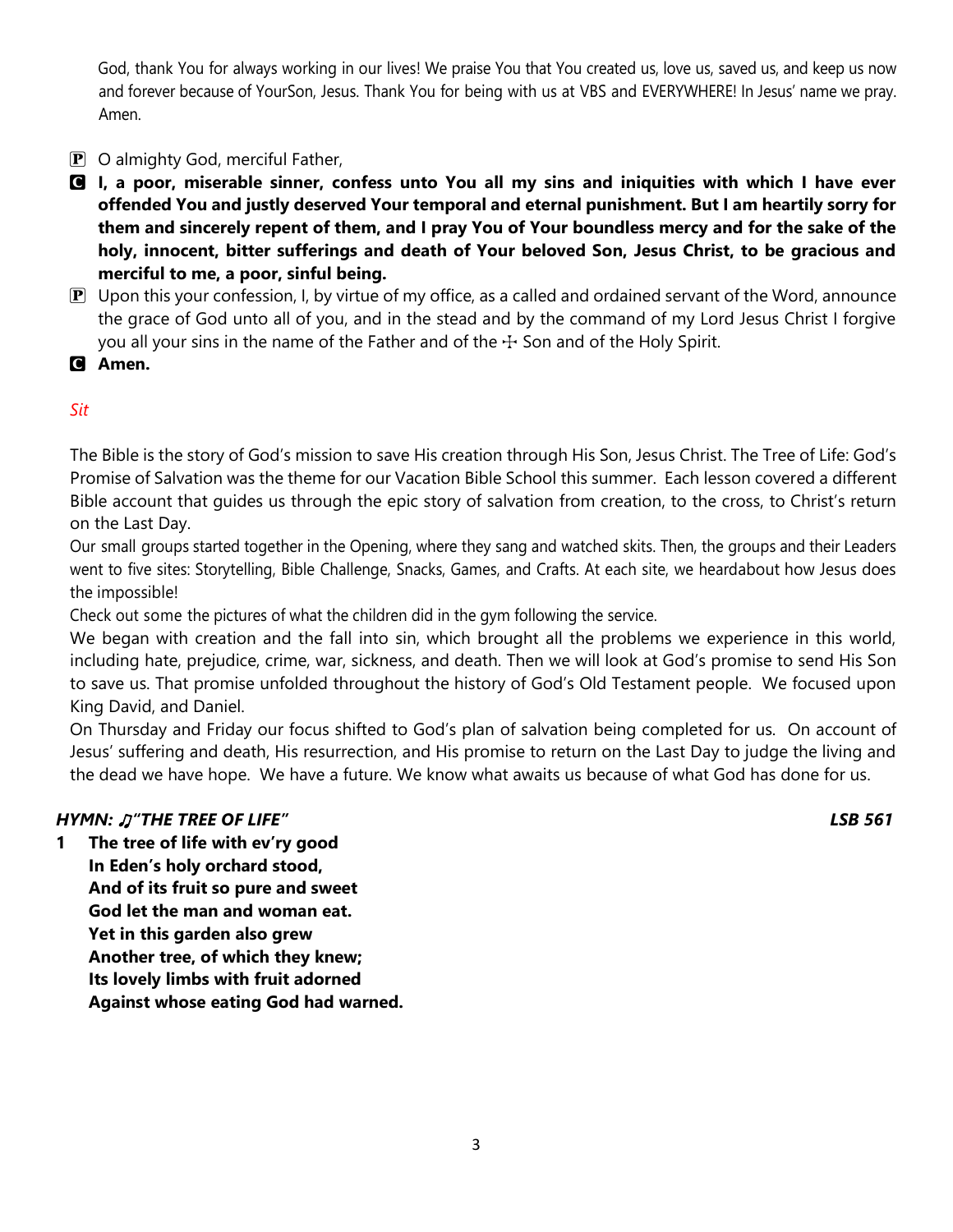- **2 The stillness of that sacred grove Was broken, as the serpent strove With tempting voice Eve to beguile And Adam too by sin defile. O day of sadness when the breath Of fear and darkness, doubt and death, Its awful poison first displayed Within the world so newly made.**
- **3 What mercy God showed to our race, A plan of rescue by His grace: In sending One from woman's seed, The One to fill our greatest need— For on a tree uplifted high His only Son for sin would die, Would drink the cup of scorn and dread To crush the ancient serpent's head!**
- **4 Now from that tree of Jesus' shame Flows life eternal in His name; For all who trust and will believe, Salvation's living fruit receive. And of this fruit so pure and sweet The Lord invites the world to eat, To find within this cross of wood The tree of life with ev'ry good.**

Text: © 1993 Stephen P. Starke, admin. Concordia Publishing House. Used by permission: LSB Hymn License no. 110005097

#### *THE BEGINNING OF OUR STORY*

Monday: We begin with an examination of how God's beautiful, perfect creation came to be the shattered, messy world we are living in today. We will see the tragic moment when everything fell apart—when humanity was barred from the tree of life—and how God stepped forward with a plan, giving His very first promise to send His Son to restore His fallen creatures and the world in which we live.

#### C **Psalm 139:14 "I am fearfully and wonderfully made."**

- P God made each of us special!
- C **Our voices are special. We can tell who is who by voice.**
- $\mathbf P$  We could probably guess our friends just by looking at their hair or maybe even seeing their shadows.
- C **We are God's wonderful creations, fearfully and wonderfully made.**

#### *SONG BY CHILDREN:* ♫*"GOD IS GREAT" AriSon Records & Jennie Williamson*

#### *SLAYING THE GIANT*

Tuesday: In this lesson, we look at the familiar story of the shepherd boy David fighting against the Philistine giant, Goliath. David's seemingly impossible victory shines a new light on Good Friday and the seeming impossibility of Jesus defeating our greatest enemies, armed with nothing but a cross made of wood.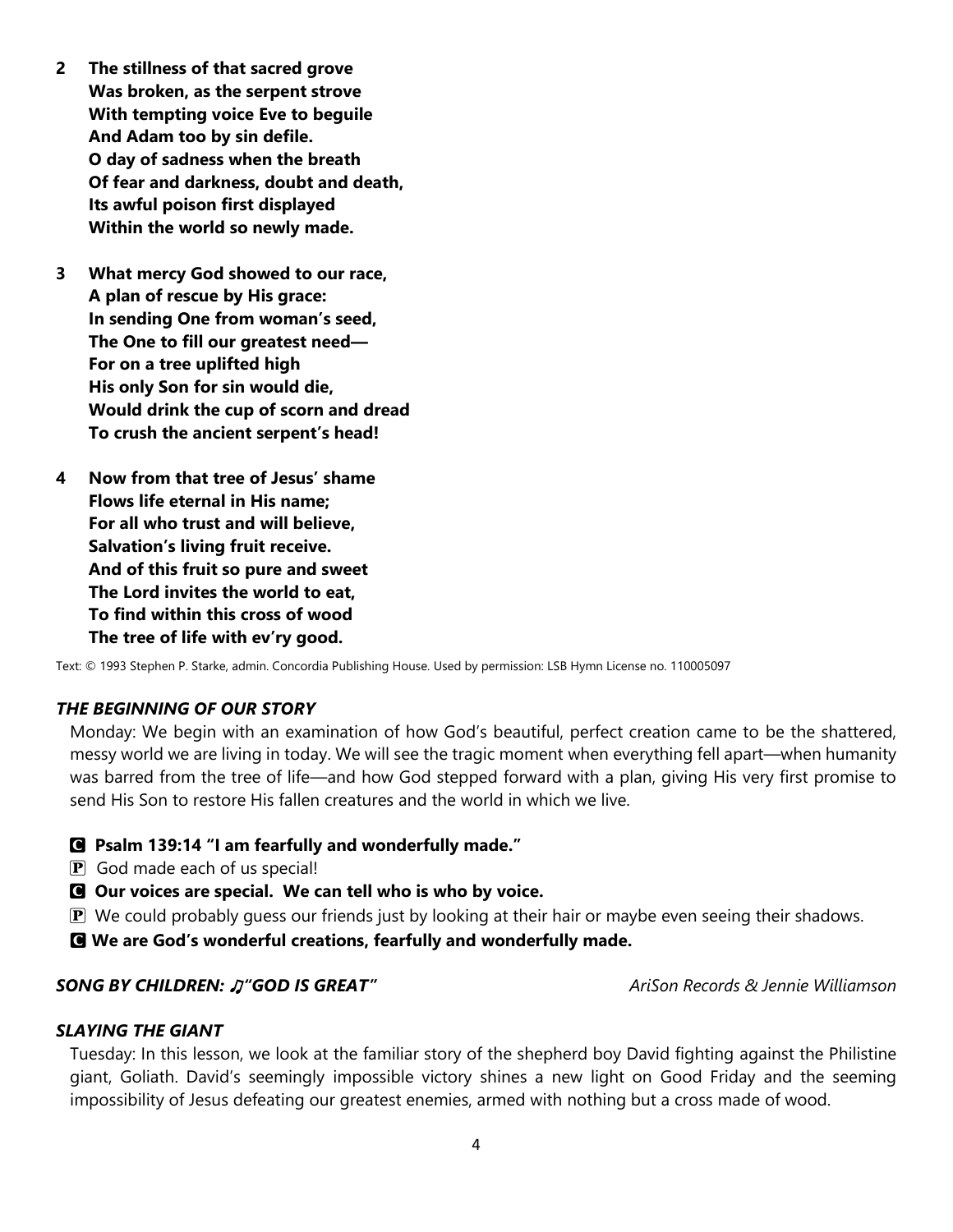#### C **Nehemiah 4:14 "Remember the Lord, who is great and awesome"**

**P** Why is God great and awesome?

### C **God is all powerful! When Jesus died and rose again, he rescued us from sin, death, and Satan.**

#### *SONG BY CHILDREN:* ♫*"MY GOD IS SO BIG" (accapella) Author unknown*

#### *DELIVERED FROM THE LIONS*

Wednesday: In this lesson, we see Daniel, a powerful and noble Jew, falsely accused, sentenced to death, and sealed in a tomb with a large stone. We will examine how closely Daniel's trials and judgment and "death and resurrection" matched those of Jesus Christ.

### C **Psalm 77:14 "You are the God who works wonders"**

- P The Statue of Christ the Redeemer in Rio de Janeiro, Brazil is considered one of the seven wonders of the world. A wonder is something that is amazing!
- C **Jesus is the one who works the best wonders – like saving us!**

### *SONG BY CHILDREN:* ♫*"DANIEL IN THE LION'S DEN" AriSon Records & Jennie Williamson*

#### *GOD'S PLAN OF SALVATION COMPLETED AND JESUS CONQUERS DEATH*

Thursday: We followed Jesus to the judgment hall of Pontius Pilate and to the tree of death, the cross, which He has made into our tree of life. After His death on the cross, Jesus was sealed in a tomb with a large stone. But He didn't stay dead. We talked about His empty tomb and what His resurrection means for our lives today and in the future.

- C **1 John 1:9 "If we confess our sins, He is faithful and just to forgive us our sins and to cleanse us from all unrighteousness"**
- $\mathbf P$  It feels nice and fresh to clean our hands. Another word for clean is cleanse.
- C **Jesus cleanses us from all our sins. Jesus forgives us!**
- $\mathbf P$  Jesus loves everyone in the world and He loves you.
- C **I am special and loved by God**

#### *SONG BY CHILDREN:* ♫*"OH WHAT A DAY THAT WILL BE" AriSon Records & Jennie Williamson*

#### *THE END OF OUR STORY*

Friday: We close out The Tree of Life with a look at the end of human history in this present world—the day when Jesus Christ will return from heaven to raise all the dead and judge all of humanity. We look at His glorious promise to all believers that He will restore His perfect creation and that we will live with Him forever, feasting from the tree of life.

#### C **Matthew 19:21 "You will have treasure in heaven; and come, follow Me"**

P We all have wonderful treasures because of Jesus.

C **We have life and forgiveness, and we will live in a perfect place someday!**

#### *OFFERING*

#### *SONG BY CHILDREN DURING OFFERING:* ♫*"THIS LITTLE LIGHT OF MINE"*

 *AriSon Records & Jennie Williamson*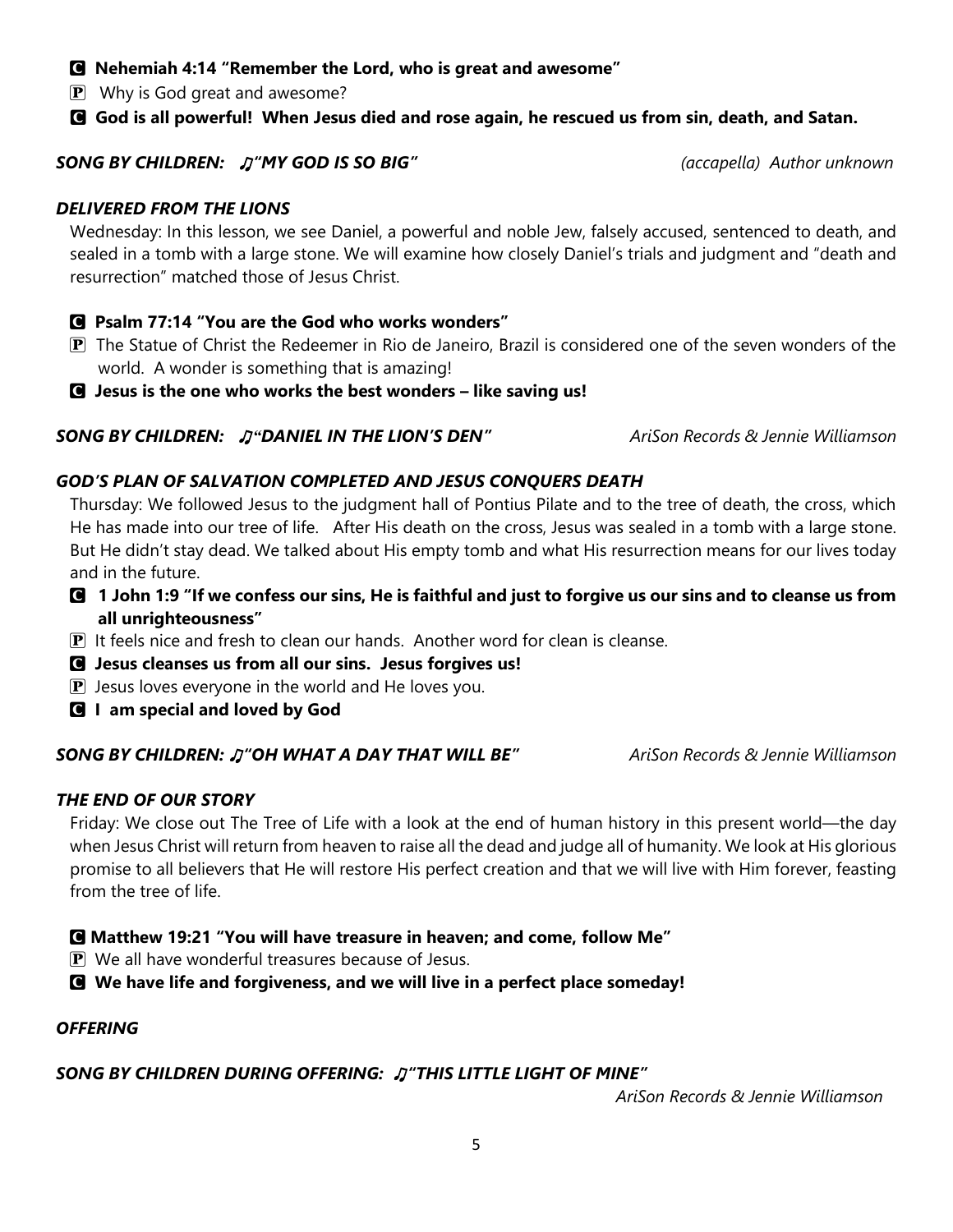# *(Fathers are invited to stand to receive a small token of appreciation from the PTLS.)*

 $\bf{P}$  God is with us and blesses us through Jesus, our Savior. One of those blessings is the opportunity that we have to gather at His altar and partake of that body and blood shed for us and the forgiveness of all of our sins.

## *Stand*

### *PREFACE*

- $\mathbf{P}$  The Lord be with you.
- C♫**And with thy spirit.**
- $\mathbf{P}$  Lift up your hearts.

# C♫**We lift them up unto the Lord.**

 $\mathbf{P}$  Let us give thanks unto the Lord, our God.

# C♫**It is meet and right so to do.**

 $\bf{P}$  It is truly meet, right, and salutary that we should at all times and in all places give thanks to You, holy Lord, almighty Father, everlasting God, through Jesus Christ, our Lord. Therefore with angels and archangels and with all the company of heaven we laud and magnify Your glorious name, evermore praising You and saying:

## *SANCTUS*

C♫**Holy, holy, holy Lord God of Sabaoth; heav'n and earth are full of Thy glory. Hosanna, hosanna, hosanna in the highest. Blessed is He, blessed is He, blessed is He that cometh in the name of the Lord. Hosanna, hosanna, hosanna in the highest.**

## *LORD'S PRAYER*

 $\mathbf P$  Our Father who art in heaven, hallowed be Thy name, Thy kingdom come, Thy will be done on earth as it is in heaven; give us this day our daily bread; and forgive us our trespasses as we forgive those who trespass against us; and lead us not into temptation, but deliver us from evil.

C♫**For Thine is the kingdom and the power and the glory forever and ever. Amen.**

# *THE WORDS OF OUR LORD*

#### *PAX DOMINI*

 $\mathbf{P}$  The peace of the Lord be with you always.

C♫**Amen.**

# *AGNUS DEI*

C♫**O Christ, Thou Lamb of God, that takest away the sin of the world, have mercy upon us. O Christ, Thou Lamb of God, that takest away the sin of the world, have mercy upon us. O Christ, Thou Lamb of God, that takest away the sin of the world, grant us Thy peace. Amen.**

*Sit*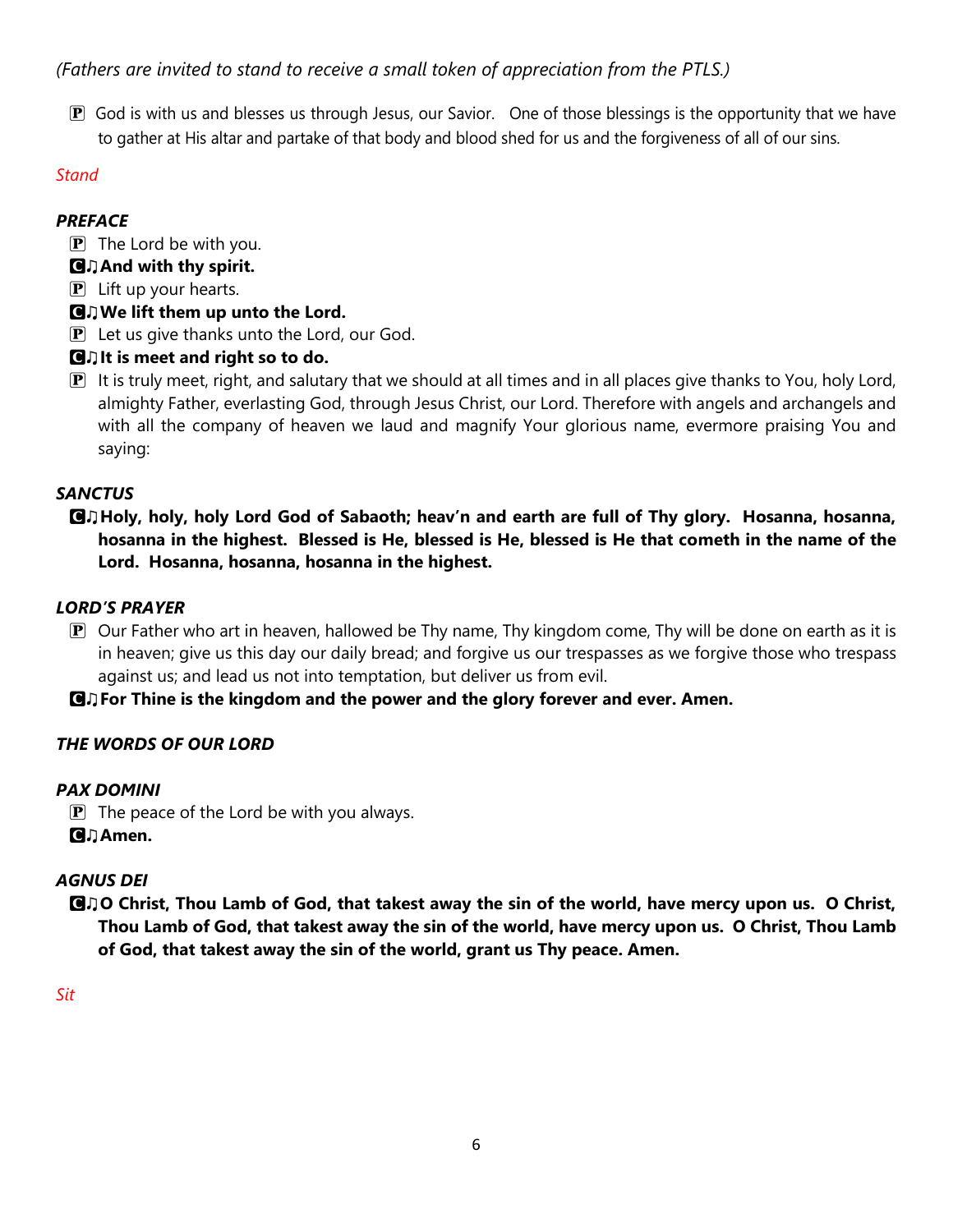#### *DISTRIBUTION*

## *DISTRIBUTION HYMN:* ♫*"I AM TRUSTING THEE" LSB 729 Verse 1 – Children*

- **2 I am trusting Thee for pardon; For Thy grace and tender mercy Trusting now.**
- **3 I am trusting Thee for cleansing In the crimson flood; Trusting Thee to make me holy By Thy blood.**
- **4 I am trusting Thee to guide me; Thou alone shalt lead, Ev'ry day and hour supplying All my need.**
- **5 I am trusting Thee for power; Thine can never fail. Words which Thou Thyself shalt give me Must prevail.**
- **6 I am trusting Thee, Lord Jesus; Never let me fall. I am trusting Thee forever And for all.** Text: Public domain

# *DISTRIBUTION HYMN:* ♫*"JESUS CHRIST IS RISEN TODAY" LSB 457*

- **1 Jesus Christ is ris'n today, Alleluia! Our triumphant holy day, Alleluia! Who did once upon the cross, Alleluia! Suffer to redeem our loss. Alleluia!**
- **2 Hymns of praise then let us sing, Alleluia! Unto Christ, our heav'nly king, Alleluia! Who endured the cross and grave, Alleluia! Sinners to redeem and save. Alleluia!**
- **3 But the pains which He endured, Alleluia! Our salvation have procured; Alleluia! Now above the sky He's king, Alleluia! Where the angels ever sing. Alleluia!**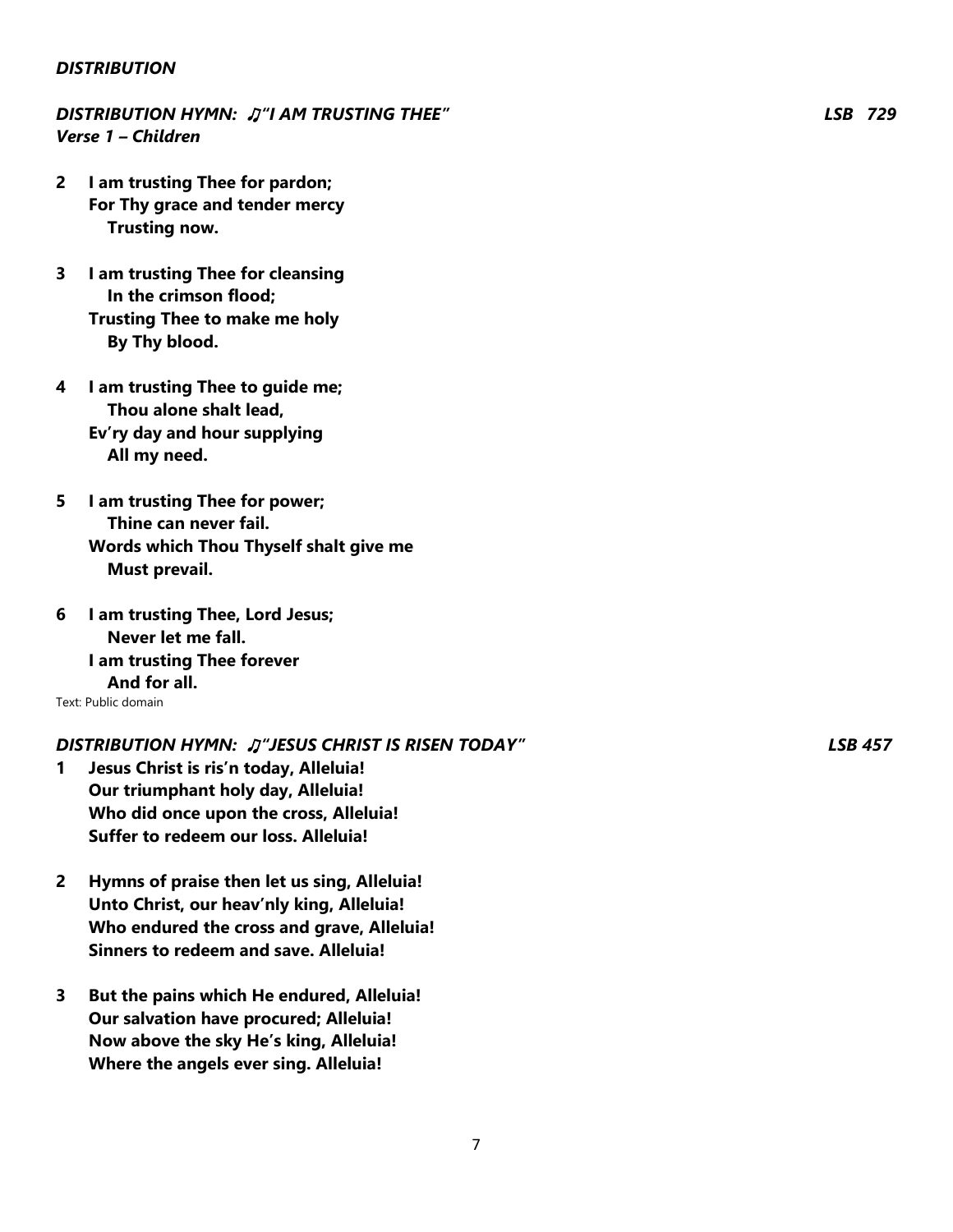$\Delta$  4 Sing we to our God above, Alleluia! **Praise eternal as His love; Alleluia! Praise Him, all ye heav'nly host, Alleluia! Father, Son, and Holy Ghost. Alleluia!**

Text: Public domain

#### *DISTRIBUTION HYMN:* ♫*"HOLY SPIRIT, EVER DWELLING" LSB 650*

**1 Holy Spirit, ever dwelling In the holiest realms of light; Holy Spirit, ever brooding O'er a world of gloom and night; Holy Spirit, ever raising Those of earth to thrones on high; Living, life-imparting Spirit, You we praise and magnify.**

**2 Holy Spirit, ever living As the Church's very life; Holy Spirit, ever striving Through us in a ceaseless strife; Holy Spirit, ever forming In the Church the mind of Christ: You we praise with endless worship For Your gifts and fruits unpriced.**

**3 Holy Spirit, ever working Through the Church's ministry; Quick'ning, strength'ning, and absolving, Setting captive sinners free; Holy Spirit, ever binding Age to age and soul to soul In communion never ending, You we worship and extol.** Text: Public domain

#### *DISTRIBUTION HYMN:* ♫*"JESUS LOVES ME" LSB 588*

**1 Jesus loves me! This I know, For the Bible tells me so. Little ones to Him belong; They are weak, but He is strong.** *Refrain*

#### **Refrain:**

**Yes, Jesus loves me! Yes, Jesus loves me! Yes, Jesus loves me! The Bible tells me so.**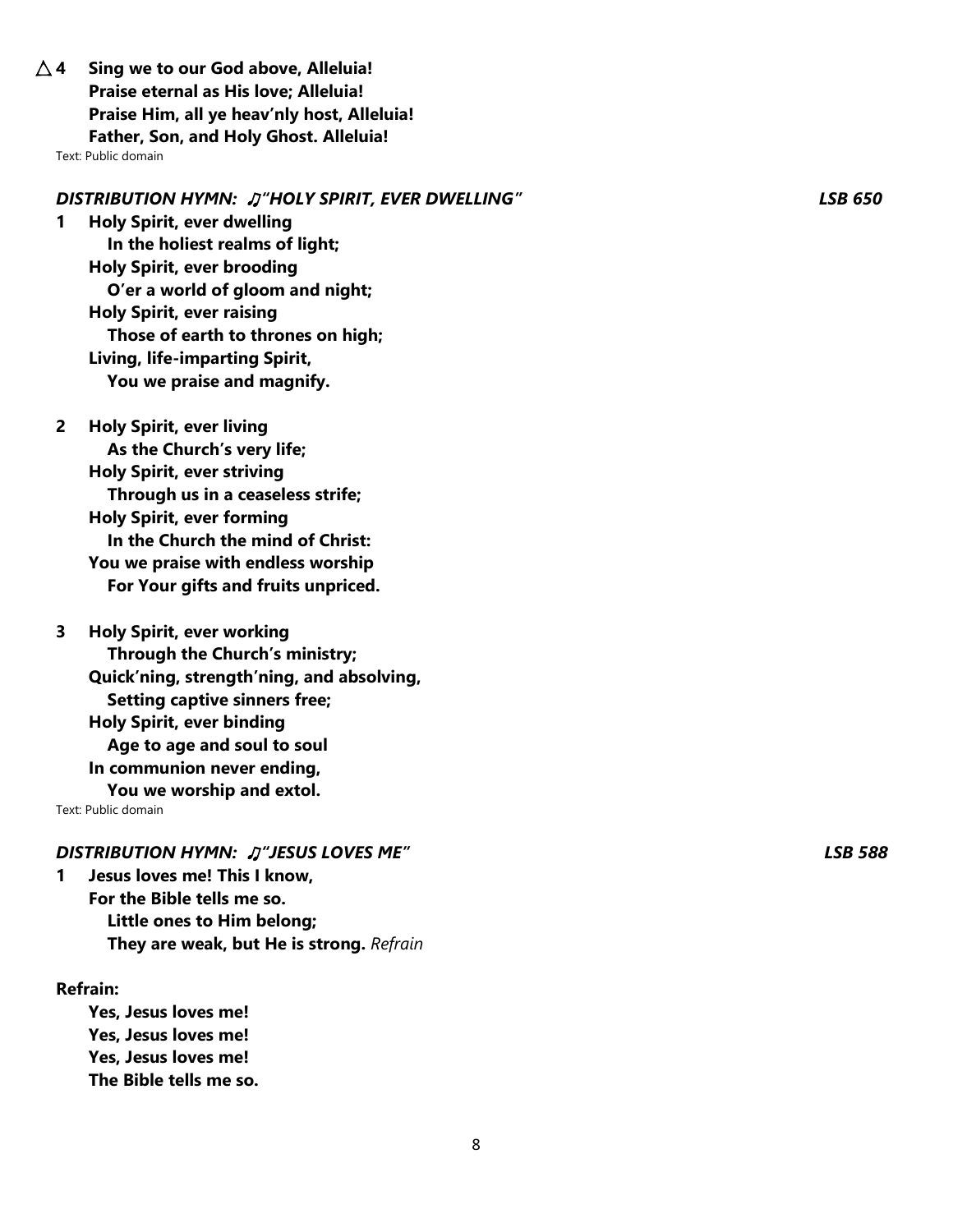## **2 Jesus loves me! He who died**

**Heaven's gates to open wide.**

 **He has washed away my sin,**

 **Lets His little child come in.** *Refrain*

Text: Public domain

#### *Stand*

### *NUNC DIMITTIS*

C♫**Lord, now lettest Thou Thy servant depart in peace according to Thy word, for mine eyes have seen Thy salvation, which Thou hast prepared before the face of all people, a light to lighten the Gentiles and the glory of Thy people Israel. Glory be to the Father and to the Son and to the Holy Ghost; as it was in the beginning, is now, and ever shall be, world without end. Amen.**

## *THANKSGIVING*

 $\mathbf{P}$  O give thanks unto the Lord, for He is good,

# C♫**and His mercy endureth forever.**

 $\mathbf{P}$  Let us pray.

We give thanks to You, almighty God, that You have refreshed us through this salutary gift, and we implore You that of Your mercy You would strengthen us through the same in faith toward You and in fervent love toward one another; through Jesus Christ, Your Son, our Lord, who lives and reigns with You and the Holy Spirit, one God, now and forever.

C♫**Amen.**

# *SALUTATION AND BENEDICAMUS*

- $\mathbf{P}$  The Lord be with you.
- C♫**And with thy spirit.**
- P Bless we the Lord.
- C♫**Thanks be to God.**

# *BENEDICTION*

- $\mathbf{P}$  The Lord bless you and keep you. The Lord make His face shine upon you and be gracious unto you. The Lord lift up His countenance upon you and  $\pm$  give you peace.
- C♫**Amen, amen, amen.**